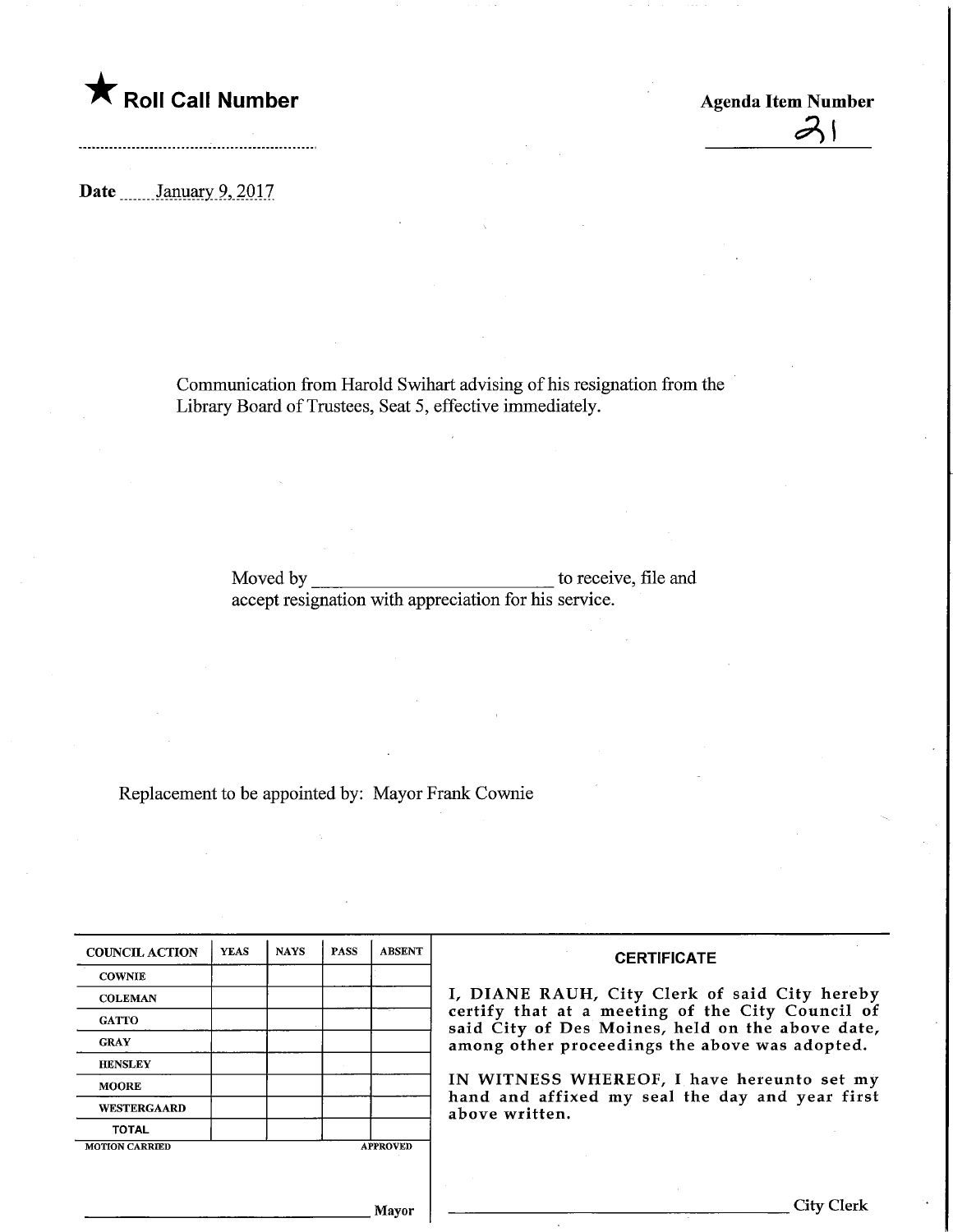3100 John Patterson Road DesMoines,IA 50317-3141

December 21, 2016

T,M. Franklin Cownie, Mayor City of Des Moines 400 East Court Avenue Des Moines, IA 50309

Dear Mayor Cownie:

It has been my privilege to serve as trustee with the Des Moines Public Library for these past two years. The experience has been rewarding and enlightening, and a positive way to give back to my home town.

 $\lambda$ 

When I was offered the position by phone in late 2014, I was told I could serve for two to six years. Because of anticipated further involvement with other organizations, I have decided to limit my term as library trustee to two years. I'm confident that a highly qualified and dedicated replacement will be found.

Thank you for the opportunity to serve and represent Ward 2 as a library trustee.

Sincerely,

House a. Swihart

Harold A. Swihart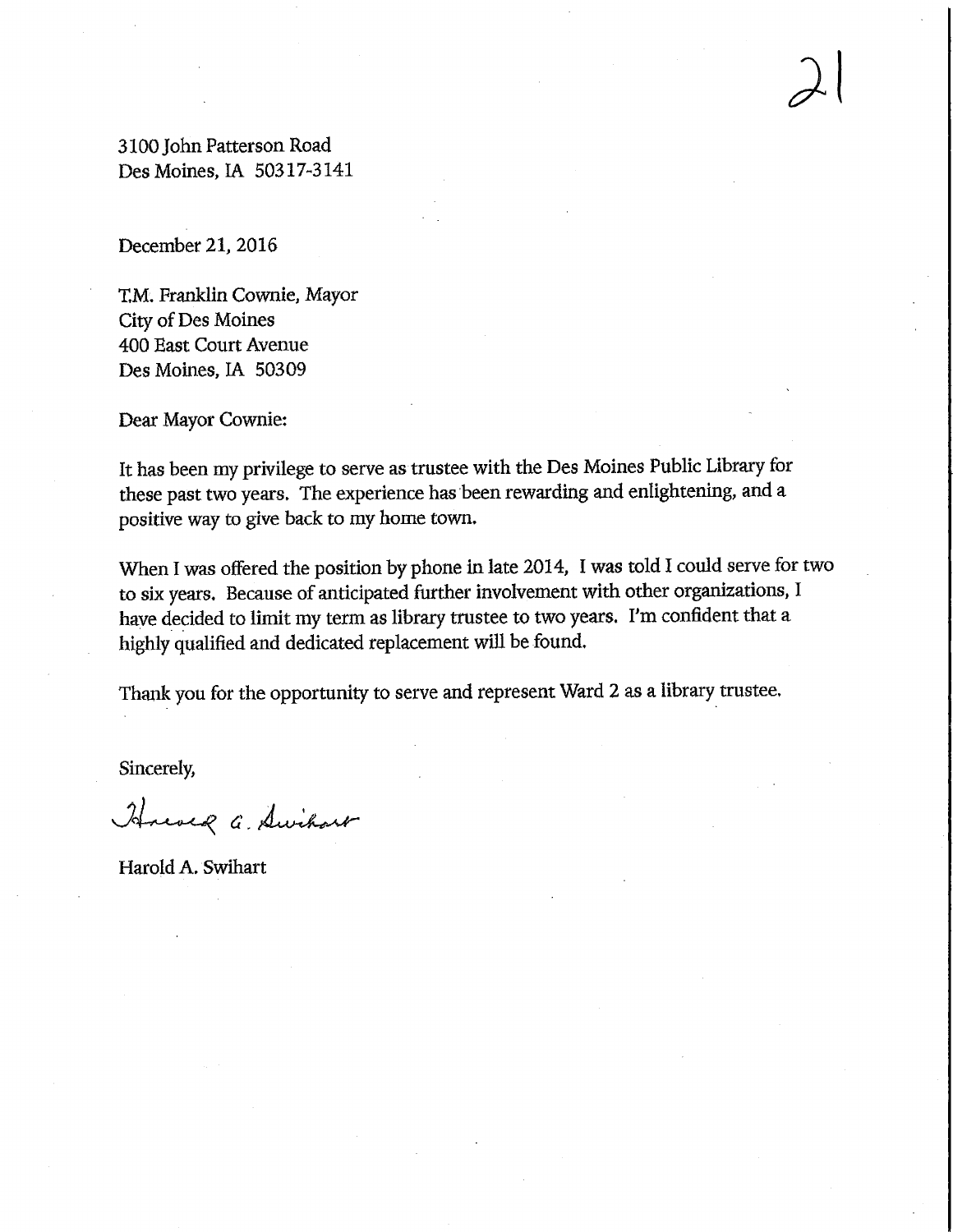## City of Des Moines, Iowa Boards and Commissions Board Composition

Library Board of Trustees

| Description:   | Board has charge, control, and supervision of all public libraries.<br>Code of Iowa, Chapter 378.3.                          |  |  |  |  |
|----------------|------------------------------------------------------------------------------------------------------------------------------|--|--|--|--|
| Staff contact: | Cathy Newton 283-4291                                                                                                        |  |  |  |  |
| Term length:   | Six years                                                                                                                    |  |  |  |  |
| Expiration:    | June 30                                                                                                                      |  |  |  |  |
| Meetings:      | 4:15 PM, Third Tuesday of each month,<br>Location rotates between the main library and the five branches.                    |  |  |  |  |
| Location:      |                                                                                                                              |  |  |  |  |
|                | Central and Branch Libraries                                                                                                 |  |  |  |  |
| Requirements:  | GENDER BALANCE REQUIRED - Five members appointed by the Mayor with approval of<br>the City Council. TERM LIMITS DO NOT APPLY |  |  |  |  |

Prof. requirements:

| <b>Member Information</b>                                                                    |                                                                      |                                                                                                                   |                                                                          |  |  |  |  |
|----------------------------------------------------------------------------------------------|----------------------------------------------------------------------|-------------------------------------------------------------------------------------------------------------------|--------------------------------------------------------------------------|--|--|--|--|
| Jennifer M Fiihr<br>5825 Waterbury Circle<br>Des Moines 50312                                | $(C): 51529-3238$<br>$(D)$ :<br>(E): 515 274-0295<br>$(W)$ :         | Term expires:<br>Took office:<br>Appointed by:<br>Residing in Ward: 3<br>Eligibility:                             | 7/1/2017<br>3/26/2012<br>7 - Mayor<br>Eligible for reappointment         |  |  |  |  |
| Seat: 02 - Citizen of DM                                                                     |                                                                      | Gender:                                                                                                           | Female                                                                   |  |  |  |  |
| Wesley Graham<br>520 1/2 East Grand Avenue<br>Des Moines 50309                               | $(C): 651343-3524$<br>(D): 515 246-1426<br>(E):<br>(W): 515 244-9400 | Term expires:<br>Took office:<br>Appointed by:<br>Residing in Ward: 4<br>Eligibility:                             | 7/1/2018<br>9/8/2014<br>7 - Mayor<br>Eligible for reappointment          |  |  |  |  |
| Seat: 04 - Citizen of DM                                                                     |                                                                      | Gender:                                                                                                           | Male                                                                     |  |  |  |  |
| Dr. Isobel F Osius<br>118 Water Street<br>Des Moines 50309                                   | (C).<br>(D): 515 783-0327<br>515 783-0327<br>(E):<br>$(W)$ :         | Term expires:<br>Took office:<br>Appointed by:<br>Residing in Ward: 3<br>Eligibility:<br>$\mathcal{L}_{\rm{max}}$ | 7/1/2016<br>1/12/2015<br>7 - Mayor<br>Eligible for reappointment         |  |  |  |  |
| Seat: 03 - Citizen of DM                                                                     |                                                                      | Gender:                                                                                                           | Female                                                                   |  |  |  |  |
| Harold A Swihart<br>3100 John Patterson Road<br>Des Moines 54317<br>Seat: 05 - Citizen of DM | $(C)$ :<br>(D): 515 263-6514<br>(E): 515 263-6514<br>$(W)$ :         | Term expires:<br>Took office:<br>Appointed by:<br>Residing in Ward: 2<br>Eligibility:<br>Gender:                  | 7/1/2020<br>1/12/2015<br>7 - Mayor<br>Eligible for reappointment<br>Male |  |  |  |  |